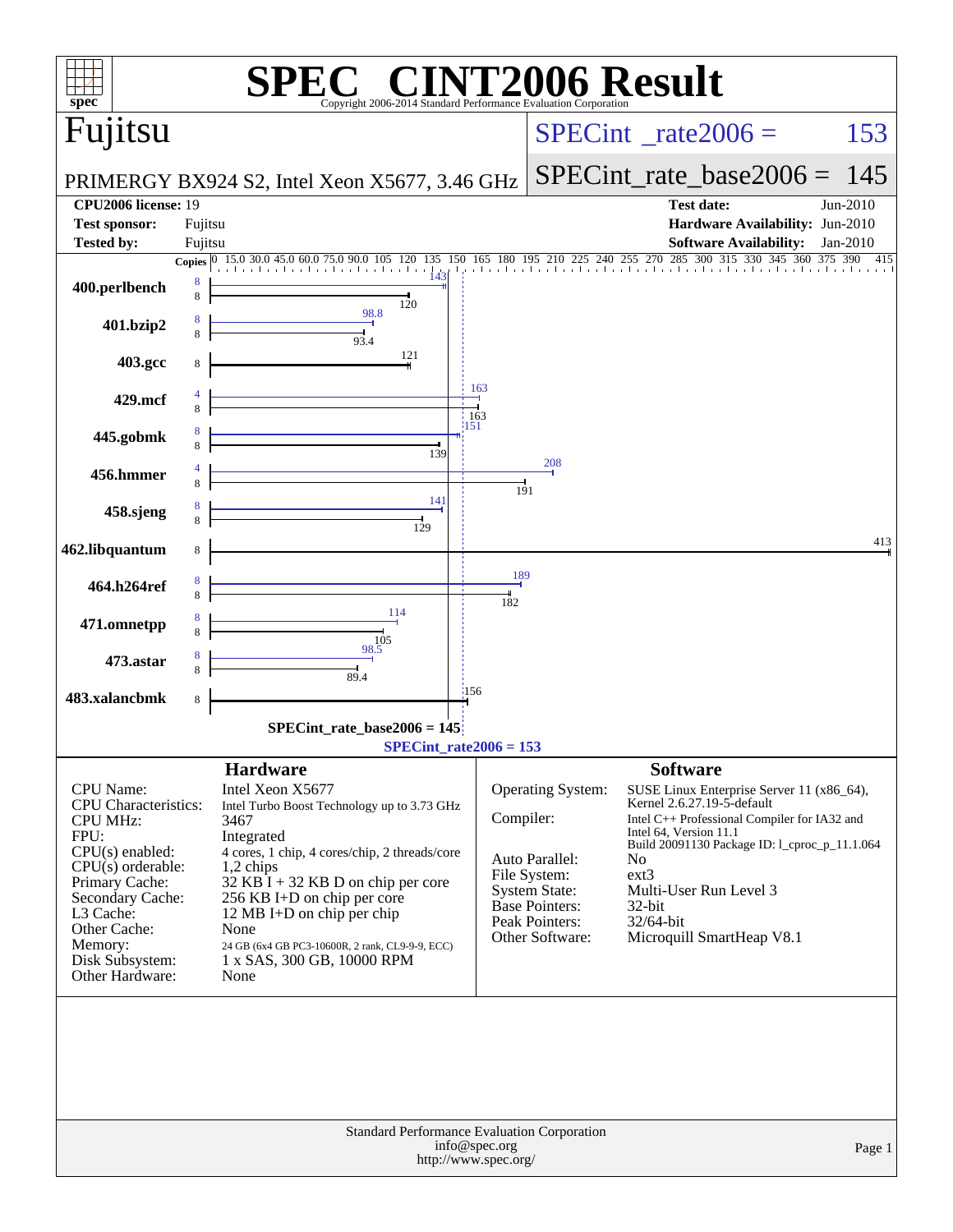

# **[SPEC CINT2006 Result](http://www.spec.org/auto/cpu2006/Docs/result-fields.html#SPECCINT2006Result)**

# Fujitsu

## SPECint rate $2006 =$  153

PRIMERGY BX924 S2, Intel Xeon X5677, 3.46 GHz

[SPECint\\_rate\\_base2006 =](http://www.spec.org/auto/cpu2006/Docs/result-fields.html#SPECintratebase2006) 145

**[CPU2006 license:](http://www.spec.org/auto/cpu2006/Docs/result-fields.html#CPU2006license)** 19 **[Test date:](http://www.spec.org/auto/cpu2006/Docs/result-fields.html#Testdate)** Jun-2010

**[Test sponsor:](http://www.spec.org/auto/cpu2006/Docs/result-fields.html#Testsponsor)** Fujitsu **[Hardware Availability:](http://www.spec.org/auto/cpu2006/Docs/result-fields.html#HardwareAvailability)** Jun-2010 **[Tested by:](http://www.spec.org/auto/cpu2006/Docs/result-fields.html#Testedby)** Fujitsu **[Software Availability:](http://www.spec.org/auto/cpu2006/Docs/result-fields.html#SoftwareAvailability)** Jan-2010

#### **[Results Table](http://www.spec.org/auto/cpu2006/Docs/result-fields.html#ResultsTable)**

|                    | <b>Base</b>                                                                                              |                |       |                |       |                |            |               | <b>Peak</b>    |              |                |              |                |              |  |
|--------------------|----------------------------------------------------------------------------------------------------------|----------------|-------|----------------|-------|----------------|------------|---------------|----------------|--------------|----------------|--------------|----------------|--------------|--|
| <b>Benchmark</b>   | <b>Copies</b>                                                                                            | <b>Seconds</b> | Ratio | <b>Seconds</b> | Ratio | <b>Seconds</b> | Ratio      | <b>Copies</b> | <b>Seconds</b> | <b>Ratio</b> | <b>Seconds</b> | <b>Ratio</b> | <b>Seconds</b> | <b>Ratio</b> |  |
| 400.perlbench      |                                                                                                          | 652            | 120   | 647            | 121   | 650            | 120        |               | 553            | 141          | 547            | 143          | 547            | 143          |  |
| 401.bzip2          |                                                                                                          | 829            | 93.1  | 825            | 93.5  | 827            | 93.4       |               | 779            | 99.1         | 781            | 98.8         | 782            | 98.7         |  |
| $403.\mathrm{gcc}$ |                                                                                                          | 530            | 122   | 536            | 120   | 531            | <u>121</u> |               | 530            | 122          | 536            | 120          | 531            | <u>121</u>   |  |
| $429$ .mcf         |                                                                                                          | 448            | 163   | 449            | 163   | 449            | 162        |               | 223            | 163          | 223            | 163          | 223            | 164          |  |
| $445$ .gobmk       |                                                                                                          | 606            | 139   | 602            | 139   | 603            | <u>139</u> |               | 553            | 152          | 559            | 150          | 554            | <b>151</b>   |  |
| 456.hmmer          |                                                                                                          | 390            | 191   | 391            | 191   | 390            | 191        |               | 179            | 208          | <u>179</u>     | 208          | 179            | 208          |  |
| $458$ .sjeng       |                                                                                                          | 751            | 129   | 752            | 129   | 751            | 129        |               | 688            | 141          | 688            | 141          | 688            | 141          |  |
| 462.libquantum     |                                                                                                          | 402            | 413   | 401            | 413   | 401            | 413        |               | 402            | 413          | 401            | 413          | 401            | 413          |  |
| 464.h264ref        |                                                                                                          | 970            | 183   | 974            | 182   | 971            | 182        |               | 939            | 188          | 936            | 189          | 936            | 189          |  |
| 471.omnetpp        |                                                                                                          | 476            | 105   | 476            | 105   | 476            | 105        |               | 440            | 114          | 440            | 114          | 440            | 114          |  |
| 473.astar          |                                                                                                          | 628            | 89.4  | 628            | 89.4  | 629            | 89.2       |               | 570            | 98.5         | 570            | 98.5         | 570            | 98.5         |  |
| 483.xalancbmk      |                                                                                                          | 352            | 157   | 354            | 156   | 353            | 156        |               | 352            | 157          | 354            | 156          | 353            | 156          |  |
|                    | Results appear in the order in which they were run. Bold underlined text indicates a median measurement. |                |       |                |       |                |            |               |                |              |                |              |                |              |  |

#### **[Submit Notes](http://www.spec.org/auto/cpu2006/Docs/result-fields.html#SubmitNotes)**

The config file option 'submit' was used. numactl was used to bind copies to the cores

## **[Operating System Notes](http://www.spec.org/auto/cpu2006/Docs/result-fields.html#OperatingSystemNotes)**

'ulimit -s unlimited' was used to set the stacksize to unlimited prior to run

## **[Platform Notes](http://www.spec.org/auto/cpu2006/Docs/result-fields.html#PlatformNotes)**

 BIOS configuration: Data Reuse Optimization = Disable Performance/Power Setting = Traditional

## **[General Notes](http://www.spec.org/auto/cpu2006/Docs/result-fields.html#GeneralNotes)**

 For information about Fujitsu please visit: <http://www.fujitsu.com> Binaries were compiled on SLES 10 with Binutils 2.18.50.0.7.20080502

## **[Base Compiler Invocation](http://www.spec.org/auto/cpu2006/Docs/result-fields.html#BaseCompilerInvocation)**

[C benchmarks](http://www.spec.org/auto/cpu2006/Docs/result-fields.html#Cbenchmarks): [icc -m32](http://www.spec.org/cpu2006/results/res2010q3/cpu2006-20100716-12446.flags.html#user_CCbase_intel_icc_32bit_5ff4a39e364c98233615fdd38438c6f2)

Continued on next page

Standard Performance Evaluation Corporation [info@spec.org](mailto:info@spec.org) <http://www.spec.org/>

Page 2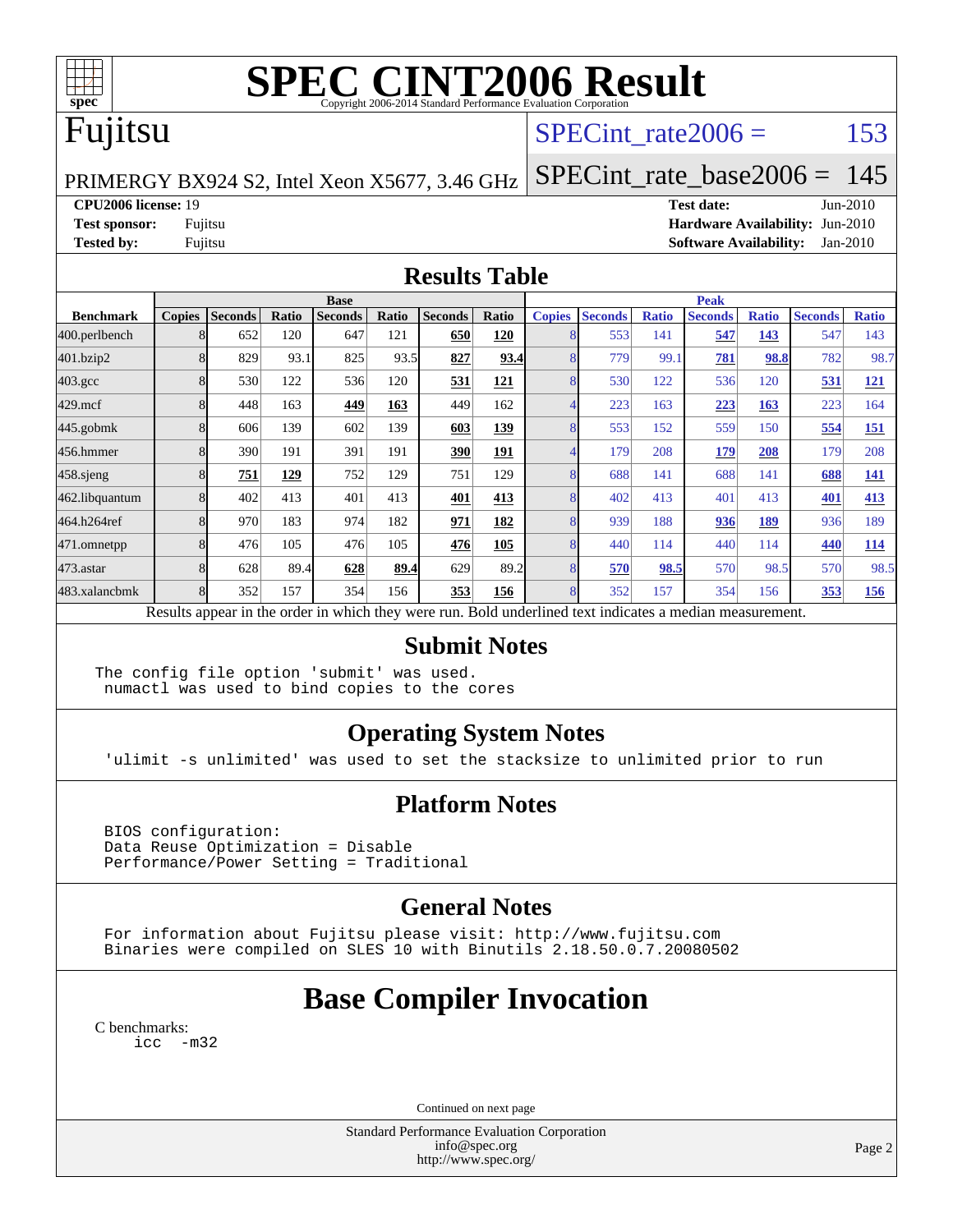| <b>SPEC CINT2006 Result</b><br>$spec^*$<br>Copyright 2006-2014 Standard Performance Evaluation Corporation                                                                                                                                                                    |                                                                                                                   |  |  |  |  |  |  |  |
|-------------------------------------------------------------------------------------------------------------------------------------------------------------------------------------------------------------------------------------------------------------------------------|-------------------------------------------------------------------------------------------------------------------|--|--|--|--|--|--|--|
| Fujitsu                                                                                                                                                                                                                                                                       | 153<br>SPECint rate $2006 =$                                                                                      |  |  |  |  |  |  |  |
| PRIMERGY BX924 S2, Intel Xeon X5677, 3.46 GHz                                                                                                                                                                                                                                 | 145<br>$SPECint_rate\_base2006 =$                                                                                 |  |  |  |  |  |  |  |
| CPU2006 license: 19<br><b>Test sponsor:</b><br>Fujitsu<br><b>Tested by:</b><br>Fujitsu                                                                                                                                                                                        | <b>Test date:</b><br>$Jun-2010$<br>Hardware Availability: Jun-2010<br><b>Software Availability:</b><br>$Jan-2010$ |  |  |  |  |  |  |  |
| <b>Base Compiler Invocation (Continued)</b><br>$C_{++}$ benchmarks:<br>icpc -m32                                                                                                                                                                                              |                                                                                                                   |  |  |  |  |  |  |  |
| <b>Base Portability Flags</b><br>400.perlbench: -DSPEC_CPU_LINUX_IA32<br>462.libquantum: -DSPEC_CPU_LINUX<br>483.xalancbmk: -DSPEC_CPU_LINUX                                                                                                                                  |                                                                                                                   |  |  |  |  |  |  |  |
| <b>Base Optimization Flags</b><br>C benchmarks:<br>-xSSE4.2 -ipo -03 -no-prec-div -static -opt-prefetch<br>$C_{++}$ benchmarks:<br>-xSSE4.2 -ipo -03 -no-prec-div -opt-prefetch -Wl,-z, muldefs<br>-L/home/cmplr/usr3/alrahate/cpu2006.1.1.ic11.1/libic11.1-32bit -lsmartheap |                                                                                                                   |  |  |  |  |  |  |  |
| <b>Base Other Flags</b><br>C benchmarks:                                                                                                                                                                                                                                      |                                                                                                                   |  |  |  |  |  |  |  |
| 403.gcc: -Dalloca=_alloca                                                                                                                                                                                                                                                     |                                                                                                                   |  |  |  |  |  |  |  |
| <b>Peak Compiler Invocation</b><br>C benchmarks (except as noted below):<br>$\text{icc}$ -m32<br>401.bzip2: icc -m64<br>456.hmmer: icc -m64<br>458.sjeng: icc -m64<br>C++ benchmarks (except as noted below):<br>icpc -m32                                                    |                                                                                                                   |  |  |  |  |  |  |  |
| 473.astar: icpc -m64                                                                                                                                                                                                                                                          |                                                                                                                   |  |  |  |  |  |  |  |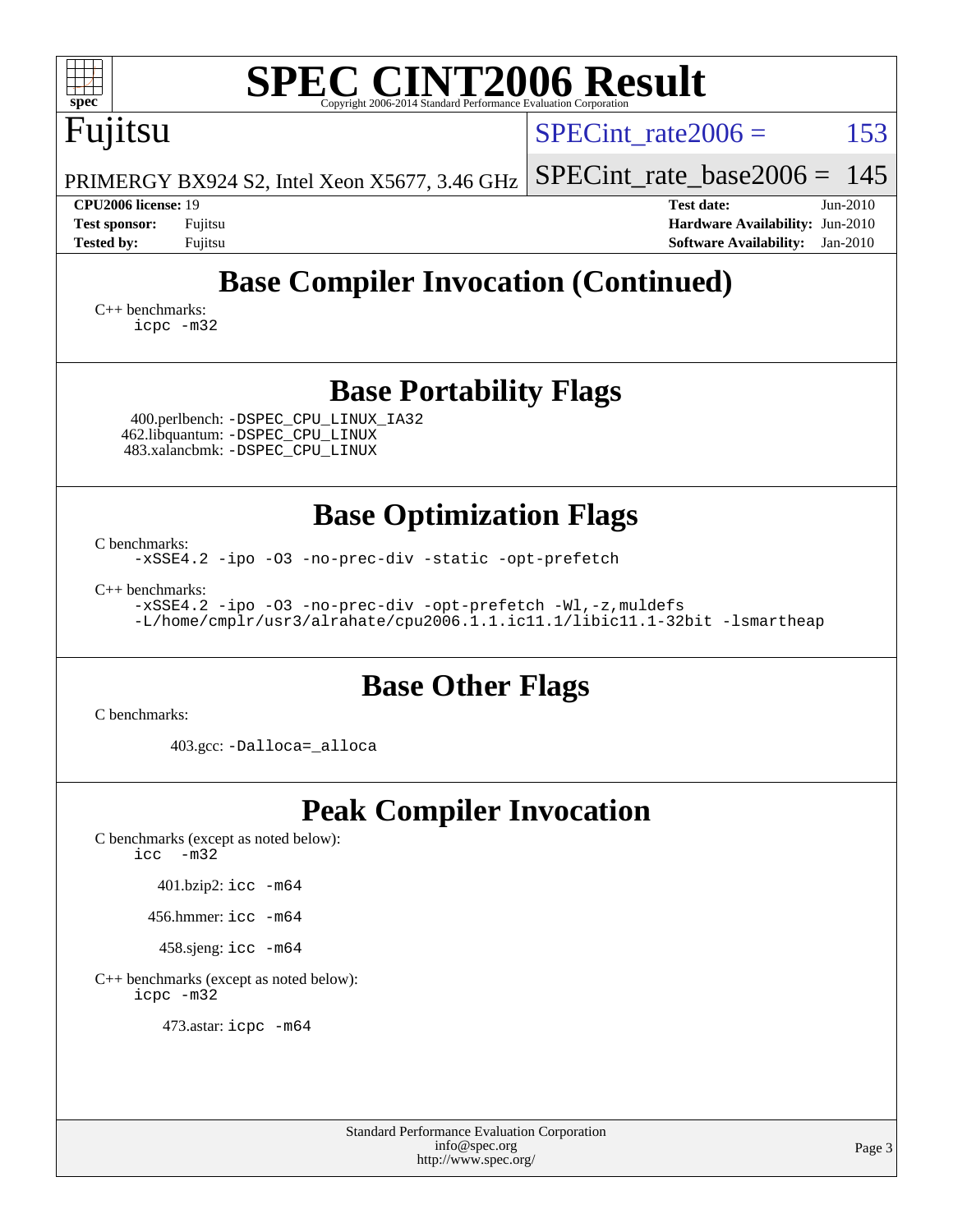

# **[SPEC CINT2006 Result](http://www.spec.org/auto/cpu2006/Docs/result-fields.html#SPECCINT2006Result)**

## Fujitsu

SPECint rate $2006 = 153$ 

[SPECint\\_rate\\_base2006 =](http://www.spec.org/auto/cpu2006/Docs/result-fields.html#SPECintratebase2006)  $145$ 

PRIMERGY BX924 S2, Intel Xeon X5677, 3.46 GHz

**[CPU2006 license:](http://www.spec.org/auto/cpu2006/Docs/result-fields.html#CPU2006license)** 19 **[Test date:](http://www.spec.org/auto/cpu2006/Docs/result-fields.html#Testdate)** Jun-2010 **[Test sponsor:](http://www.spec.org/auto/cpu2006/Docs/result-fields.html#Testsponsor)** Fujitsu **[Hardware Availability:](http://www.spec.org/auto/cpu2006/Docs/result-fields.html#HardwareAvailability)** Jun-2010 **[Tested by:](http://www.spec.org/auto/cpu2006/Docs/result-fields.html#Testedby)** Fujitsu **[Software Availability:](http://www.spec.org/auto/cpu2006/Docs/result-fields.html#SoftwareAvailability)** Jan-2010

## **[Peak Portability Flags](http://www.spec.org/auto/cpu2006/Docs/result-fields.html#PeakPortabilityFlags)**

 400.perlbench: [-DSPEC\\_CPU\\_LINUX\\_IA32](http://www.spec.org/cpu2006/results/res2010q3/cpu2006-20100716-12446.flags.html#b400.perlbench_peakCPORTABILITY_DSPEC_CPU_LINUX_IA32) 401.bzip2: [-DSPEC\\_CPU\\_LP64](http://www.spec.org/cpu2006/results/res2010q3/cpu2006-20100716-12446.flags.html#suite_peakCPORTABILITY401_bzip2_DSPEC_CPU_LP64) 456.hmmer: [-DSPEC\\_CPU\\_LP64](http://www.spec.org/cpu2006/results/res2010q3/cpu2006-20100716-12446.flags.html#suite_peakCPORTABILITY456_hmmer_DSPEC_CPU_LP64) 458.sjeng: [-DSPEC\\_CPU\\_LP64](http://www.spec.org/cpu2006/results/res2010q3/cpu2006-20100716-12446.flags.html#suite_peakCPORTABILITY458_sjeng_DSPEC_CPU_LP64) 462.libquantum: [-DSPEC\\_CPU\\_LINUX](http://www.spec.org/cpu2006/results/res2010q3/cpu2006-20100716-12446.flags.html#b462.libquantum_peakCPORTABILITY_DSPEC_CPU_LINUX) 473.astar: [-DSPEC\\_CPU\\_LP64](http://www.spec.org/cpu2006/results/res2010q3/cpu2006-20100716-12446.flags.html#suite_peakCXXPORTABILITY473_astar_DSPEC_CPU_LP64) 483.xalancbmk: [-DSPEC\\_CPU\\_LINUX](http://www.spec.org/cpu2006/results/res2010q3/cpu2006-20100716-12446.flags.html#b483.xalancbmk_peakCXXPORTABILITY_DSPEC_CPU_LINUX)

## **[Peak Optimization Flags](http://www.spec.org/auto/cpu2006/Docs/result-fields.html#PeakOptimizationFlags)**

[C benchmarks](http://www.spec.org/auto/cpu2006/Docs/result-fields.html#Cbenchmarks):

Standard Performance Evaluation Corporation 400.perlbench: [-xSSE4.2](http://www.spec.org/cpu2006/results/res2010q3/cpu2006-20100716-12446.flags.html#user_peakPASS2_CFLAGSPASS2_LDCFLAGS400_perlbench_f-xSSE42_f91528193cf0b216347adb8b939d4107)(pass 2) [-prof-gen](http://www.spec.org/cpu2006/results/res2010q3/cpu2006-20100716-12446.flags.html#user_peakPASS1_CFLAGSPASS1_LDCFLAGS400_perlbench_prof_gen_e43856698f6ca7b7e442dfd80e94a8fc)(pass 1) [-ipo](http://www.spec.org/cpu2006/results/res2010q3/cpu2006-20100716-12446.flags.html#user_peakPASS2_CFLAGSPASS2_LDCFLAGS400_perlbench_f-ipo)(pass 2) [-O3](http://www.spec.org/cpu2006/results/res2010q3/cpu2006-20100716-12446.flags.html#user_peakPASS2_CFLAGSPASS2_LDCFLAGS400_perlbench_f-O3)(pass 2) [-no-prec-div](http://www.spec.org/cpu2006/results/res2010q3/cpu2006-20100716-12446.flags.html#user_peakPASS2_CFLAGSPASS2_LDCFLAGS400_perlbench_f-no-prec-div)(pass 2) [-static](http://www.spec.org/cpu2006/results/res2010q3/cpu2006-20100716-12446.flags.html#user_peakPASS2_CFLAGSPASS2_LDCFLAGS400_perlbench_f-static)(pass 2) [-prof-use](http://www.spec.org/cpu2006/results/res2010q3/cpu2006-20100716-12446.flags.html#user_peakPASS2_CFLAGSPASS2_LDCFLAGS400_perlbench_prof_use_bccf7792157ff70d64e32fe3e1250b55)(pass 2) [-ansi-alias](http://www.spec.org/cpu2006/results/res2010q3/cpu2006-20100716-12446.flags.html#user_peakCOPTIMIZE400_perlbench_f-ansi-alias) 401.bzip2: [-xSSE4.2](http://www.spec.org/cpu2006/results/res2010q3/cpu2006-20100716-12446.flags.html#user_peakPASS2_CFLAGSPASS2_LDCFLAGS401_bzip2_f-xSSE42_f91528193cf0b216347adb8b939d4107)(pass 2) [-prof-gen](http://www.spec.org/cpu2006/results/res2010q3/cpu2006-20100716-12446.flags.html#user_peakPASS1_CFLAGSPASS1_LDCFLAGS401_bzip2_prof_gen_e43856698f6ca7b7e442dfd80e94a8fc)(pass 1) [-ipo](http://www.spec.org/cpu2006/results/res2010q3/cpu2006-20100716-12446.flags.html#user_peakPASS2_CFLAGSPASS2_LDCFLAGS401_bzip2_f-ipo)(pass 2) [-O3](http://www.spec.org/cpu2006/results/res2010q3/cpu2006-20100716-12446.flags.html#user_peakPASS2_CFLAGSPASS2_LDCFLAGS401_bzip2_f-O3)(pass 2) [-no-prec-div](http://www.spec.org/cpu2006/results/res2010q3/cpu2006-20100716-12446.flags.html#user_peakPASS2_CFLAGSPASS2_LDCFLAGS401_bzip2_f-no-prec-div)(pass 2) [-static](http://www.spec.org/cpu2006/results/res2010q3/cpu2006-20100716-12446.flags.html#user_peakPASS2_CFLAGSPASS2_LDCFLAGS401_bzip2_f-static)(pass 2) [-prof-use](http://www.spec.org/cpu2006/results/res2010q3/cpu2006-20100716-12446.flags.html#user_peakPASS2_CFLAGSPASS2_LDCFLAGS401_bzip2_prof_use_bccf7792157ff70d64e32fe3e1250b55)(pass 2) [-opt-prefetch](http://www.spec.org/cpu2006/results/res2010q3/cpu2006-20100716-12446.flags.html#user_peakCOPTIMIZE401_bzip2_f-opt-prefetch) [-ansi-alias](http://www.spec.org/cpu2006/results/res2010q3/cpu2006-20100716-12446.flags.html#user_peakCOPTIMIZE401_bzip2_f-ansi-alias) [-auto-ilp32](http://www.spec.org/cpu2006/results/res2010q3/cpu2006-20100716-12446.flags.html#user_peakCOPTIMIZE401_bzip2_f-auto-ilp32)  $403.\text{gcc: basepeak}$  = yes 429.mcf: [-xSSE4.2](http://www.spec.org/cpu2006/results/res2010q3/cpu2006-20100716-12446.flags.html#user_peakCOPTIMIZE429_mcf_f-xSSE42_f91528193cf0b216347adb8b939d4107) [-ipo](http://www.spec.org/cpu2006/results/res2010q3/cpu2006-20100716-12446.flags.html#user_peakCOPTIMIZE429_mcf_f-ipo) [-O3](http://www.spec.org/cpu2006/results/res2010q3/cpu2006-20100716-12446.flags.html#user_peakCOPTIMIZE429_mcf_f-O3) [-no-prec-div](http://www.spec.org/cpu2006/results/res2010q3/cpu2006-20100716-12446.flags.html#user_peakCOPTIMIZE429_mcf_f-no-prec-div) [-static](http://www.spec.org/cpu2006/results/res2010q3/cpu2006-20100716-12446.flags.html#user_peakCOPTIMIZE429_mcf_f-static) [-opt-prefetch](http://www.spec.org/cpu2006/results/res2010q3/cpu2006-20100716-12446.flags.html#user_peakCOPTIMIZE429_mcf_f-opt-prefetch) 445.gobmk: [-xSSE4.2](http://www.spec.org/cpu2006/results/res2010q3/cpu2006-20100716-12446.flags.html#user_peakPASS2_CFLAGSPASS2_LDCFLAGS445_gobmk_f-xSSE42_f91528193cf0b216347adb8b939d4107)(pass 2) [-prof-gen](http://www.spec.org/cpu2006/results/res2010q3/cpu2006-20100716-12446.flags.html#user_peakPASS1_CFLAGSPASS1_LDCFLAGS445_gobmk_prof_gen_e43856698f6ca7b7e442dfd80e94a8fc)(pass 1) [-prof-use](http://www.spec.org/cpu2006/results/res2010q3/cpu2006-20100716-12446.flags.html#user_peakPASS2_CFLAGSPASS2_LDCFLAGS445_gobmk_prof_use_bccf7792157ff70d64e32fe3e1250b55)(pass 2) [-O2](http://www.spec.org/cpu2006/results/res2010q3/cpu2006-20100716-12446.flags.html#user_peakCOPTIMIZE445_gobmk_f-O2) [-ipo](http://www.spec.org/cpu2006/results/res2010q3/cpu2006-20100716-12446.flags.html#user_peakCOPTIMIZE445_gobmk_f-ipo) [-no-prec-div](http://www.spec.org/cpu2006/results/res2010q3/cpu2006-20100716-12446.flags.html#user_peakCOPTIMIZE445_gobmk_f-no-prec-div) [-ansi-alias](http://www.spec.org/cpu2006/results/res2010q3/cpu2006-20100716-12446.flags.html#user_peakCOPTIMIZE445_gobmk_f-ansi-alias) 456.hmmer: [-xSSE4.2](http://www.spec.org/cpu2006/results/res2010q3/cpu2006-20100716-12446.flags.html#user_peakCOPTIMIZE456_hmmer_f-xSSE42_f91528193cf0b216347adb8b939d4107) [-ipo](http://www.spec.org/cpu2006/results/res2010q3/cpu2006-20100716-12446.flags.html#user_peakCOPTIMIZE456_hmmer_f-ipo) [-O3](http://www.spec.org/cpu2006/results/res2010q3/cpu2006-20100716-12446.flags.html#user_peakCOPTIMIZE456_hmmer_f-O3) [-no-prec-div](http://www.spec.org/cpu2006/results/res2010q3/cpu2006-20100716-12446.flags.html#user_peakCOPTIMIZE456_hmmer_f-no-prec-div) [-static](http://www.spec.org/cpu2006/results/res2010q3/cpu2006-20100716-12446.flags.html#user_peakCOPTIMIZE456_hmmer_f-static) [-unroll2](http://www.spec.org/cpu2006/results/res2010q3/cpu2006-20100716-12446.flags.html#user_peakCOPTIMIZE456_hmmer_f-unroll_784dae83bebfb236979b41d2422d7ec2) [-ansi-alias](http://www.spec.org/cpu2006/results/res2010q3/cpu2006-20100716-12446.flags.html#user_peakCOPTIMIZE456_hmmer_f-ansi-alias) [-auto-ilp32](http://www.spec.org/cpu2006/results/res2010q3/cpu2006-20100716-12446.flags.html#user_peakCOPTIMIZE456_hmmer_f-auto-ilp32)  $458 \text{.}$  sjeng:  $-xSSE4$ .  $2(\text{pass 2})$  -prof-qen(pass 1) [-ipo](http://www.spec.org/cpu2006/results/res2010q3/cpu2006-20100716-12446.flags.html#user_peakPASS2_CFLAGSPASS2_LDCFLAGS458_sjeng_f-ipo)(pass 2) [-O3](http://www.spec.org/cpu2006/results/res2010q3/cpu2006-20100716-12446.flags.html#user_peakPASS2_CFLAGSPASS2_LDCFLAGS458_sjeng_f-O3)(pass 2) [-no-prec-div](http://www.spec.org/cpu2006/results/res2010q3/cpu2006-20100716-12446.flags.html#user_peakPASS2_CFLAGSPASS2_LDCFLAGS458_sjeng_f-no-prec-div)(pass 2) [-static](http://www.spec.org/cpu2006/results/res2010q3/cpu2006-20100716-12446.flags.html#user_peakPASS2_CFLAGSPASS2_LDCFLAGS458_sjeng_f-static)(pass 2) [-prof-use](http://www.spec.org/cpu2006/results/res2010q3/cpu2006-20100716-12446.flags.html#user_peakPASS2_CFLAGSPASS2_LDCFLAGS458_sjeng_prof_use_bccf7792157ff70d64e32fe3e1250b55)(pass 2) [-unroll4](http://www.spec.org/cpu2006/results/res2010q3/cpu2006-20100716-12446.flags.html#user_peakCOPTIMIZE458_sjeng_f-unroll_4e5e4ed65b7fd20bdcd365bec371b81f) [-auto-ilp32](http://www.spec.org/cpu2006/results/res2010q3/cpu2006-20100716-12446.flags.html#user_peakCOPTIMIZE458_sjeng_f-auto-ilp32)  $462$ .libquantum: basepeak = yes 464.h264ref: [-xSSE4.2](http://www.spec.org/cpu2006/results/res2010q3/cpu2006-20100716-12446.flags.html#user_peakPASS2_CFLAGSPASS2_LDCFLAGS464_h264ref_f-xSSE42_f91528193cf0b216347adb8b939d4107)(pass 2) [-prof-gen](http://www.spec.org/cpu2006/results/res2010q3/cpu2006-20100716-12446.flags.html#user_peakPASS1_CFLAGSPASS1_LDCFLAGS464_h264ref_prof_gen_e43856698f6ca7b7e442dfd80e94a8fc)(pass 1) [-ipo](http://www.spec.org/cpu2006/results/res2010q3/cpu2006-20100716-12446.flags.html#user_peakPASS2_CFLAGSPASS2_LDCFLAGS464_h264ref_f-ipo)(pass 2) [-O3](http://www.spec.org/cpu2006/results/res2010q3/cpu2006-20100716-12446.flags.html#user_peakPASS2_CFLAGSPASS2_LDCFLAGS464_h264ref_f-O3)(pass 2) [-no-prec-div](http://www.spec.org/cpu2006/results/res2010q3/cpu2006-20100716-12446.flags.html#user_peakPASS2_CFLAGSPASS2_LDCFLAGS464_h264ref_f-no-prec-div)(pass 2) [-static](http://www.spec.org/cpu2006/results/res2010q3/cpu2006-20100716-12446.flags.html#user_peakPASS2_CFLAGSPASS2_LDCFLAGS464_h264ref_f-static)(pass 2) [-prof-use](http://www.spec.org/cpu2006/results/res2010q3/cpu2006-20100716-12446.flags.html#user_peakPASS2_CFLAGSPASS2_LDCFLAGS464_h264ref_prof_use_bccf7792157ff70d64e32fe3e1250b55)(pass 2) [-unroll2](http://www.spec.org/cpu2006/results/res2010q3/cpu2006-20100716-12446.flags.html#user_peakCOPTIMIZE464_h264ref_f-unroll_784dae83bebfb236979b41d2422d7ec2) [-ansi-alias](http://www.spec.org/cpu2006/results/res2010q3/cpu2006-20100716-12446.flags.html#user_peakCOPTIMIZE464_h264ref_f-ansi-alias) [C++ benchmarks:](http://www.spec.org/auto/cpu2006/Docs/result-fields.html#CXXbenchmarks) 471.omnetpp: [-xSSE4.2](http://www.spec.org/cpu2006/results/res2010q3/cpu2006-20100716-12446.flags.html#user_peakPASS2_CXXFLAGSPASS2_LDCXXFLAGS471_omnetpp_f-xSSE42_f91528193cf0b216347adb8b939d4107)(pass 2) [-prof-gen](http://www.spec.org/cpu2006/results/res2010q3/cpu2006-20100716-12446.flags.html#user_peakPASS1_CXXFLAGSPASS1_LDCXXFLAGS471_omnetpp_prof_gen_e43856698f6ca7b7e442dfd80e94a8fc)(pass 1) [-ipo](http://www.spec.org/cpu2006/results/res2010q3/cpu2006-20100716-12446.flags.html#user_peakPASS2_CXXFLAGSPASS2_LDCXXFLAGS471_omnetpp_f-ipo)(pass 2) [-O3](http://www.spec.org/cpu2006/results/res2010q3/cpu2006-20100716-12446.flags.html#user_peakPASS2_CXXFLAGSPASS2_LDCXXFLAGS471_omnetpp_f-O3)(pass 2) [-no-prec-div](http://www.spec.org/cpu2006/results/res2010q3/cpu2006-20100716-12446.flags.html#user_peakPASS2_CXXFLAGSPASS2_LDCXXFLAGS471_omnetpp_f-no-prec-div)(pass 2) [-prof-use](http://www.spec.org/cpu2006/results/res2010q3/cpu2006-20100716-12446.flags.html#user_peakPASS2_CXXFLAGSPASS2_LDCXXFLAGS471_omnetpp_prof_use_bccf7792157ff70d64e32fe3e1250b55)(pass 2) [-ansi-alias](http://www.spec.org/cpu2006/results/res2010q3/cpu2006-20100716-12446.flags.html#user_peakCXXOPTIMIZE471_omnetpp_f-ansi-alias) [-opt-ra-region-strategy=block](http://www.spec.org/cpu2006/results/res2010q3/cpu2006-20100716-12446.flags.html#user_peakCXXOPTIMIZE471_omnetpp_f-opt-ra-region-strategy-block_a0a37c372d03933b2a18d4af463c1f69) [-Wl,-z,muldefs](http://www.spec.org/cpu2006/results/res2010q3/cpu2006-20100716-12446.flags.html#user_peakEXTRA_LDFLAGS471_omnetpp_link_force_multiple1_74079c344b956b9658436fd1b6dd3a8a) [-L/home/cmplr/usr3/alrahate/cpu2006.1.1.ic11.1/libic11.1-32bit -lsmartheap](http://www.spec.org/cpu2006/results/res2010q3/cpu2006-20100716-12446.flags.html#user_peakEXTRA_LIBS471_omnetpp_SmartHeap_d86dffe4a79b79ef8890d5cce17030c3) Continued on next page

Page 4